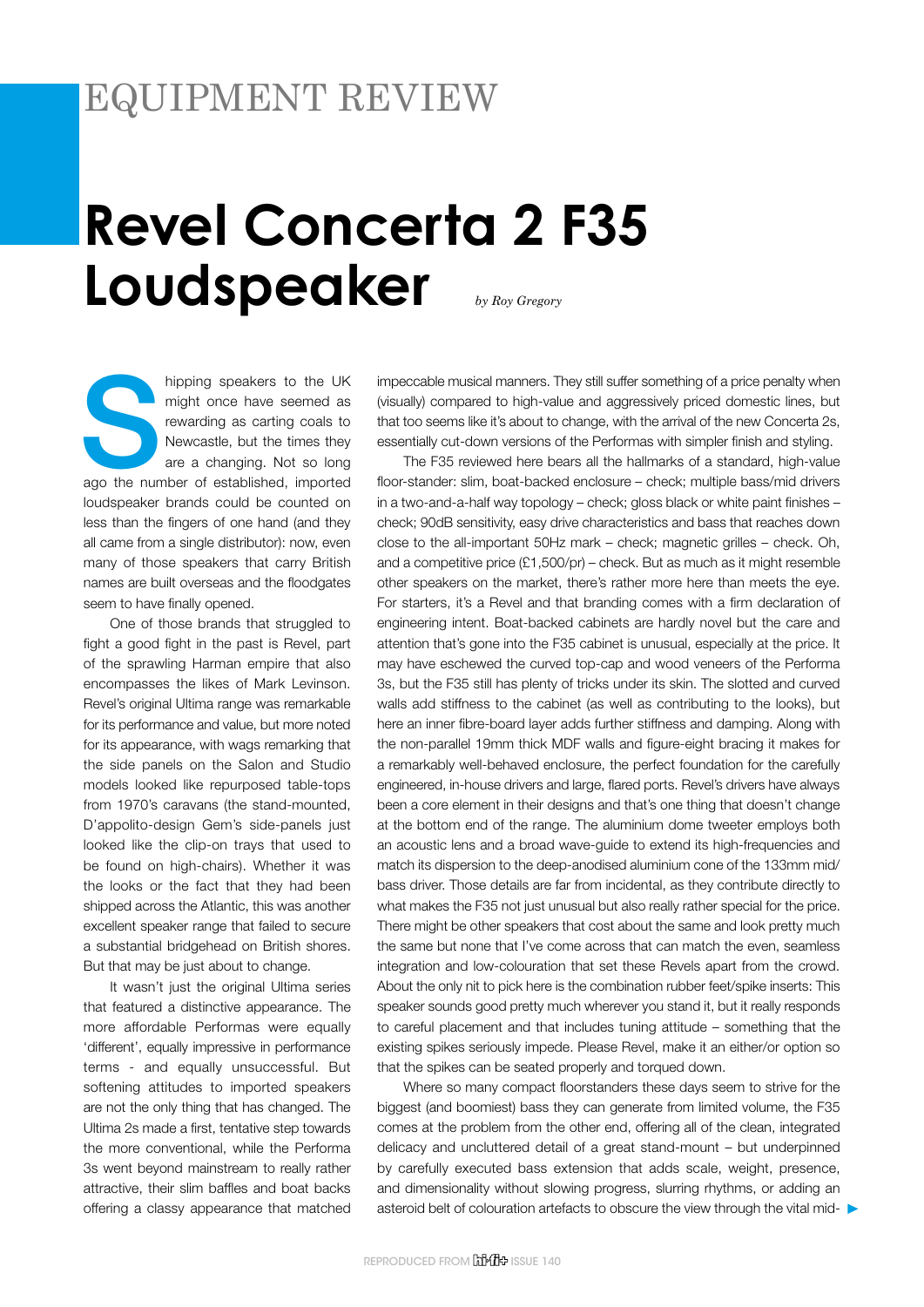### EQUIPMENT REVIEW / **REVEL CONCERTA 2 F35 LOUDSPEAKER**

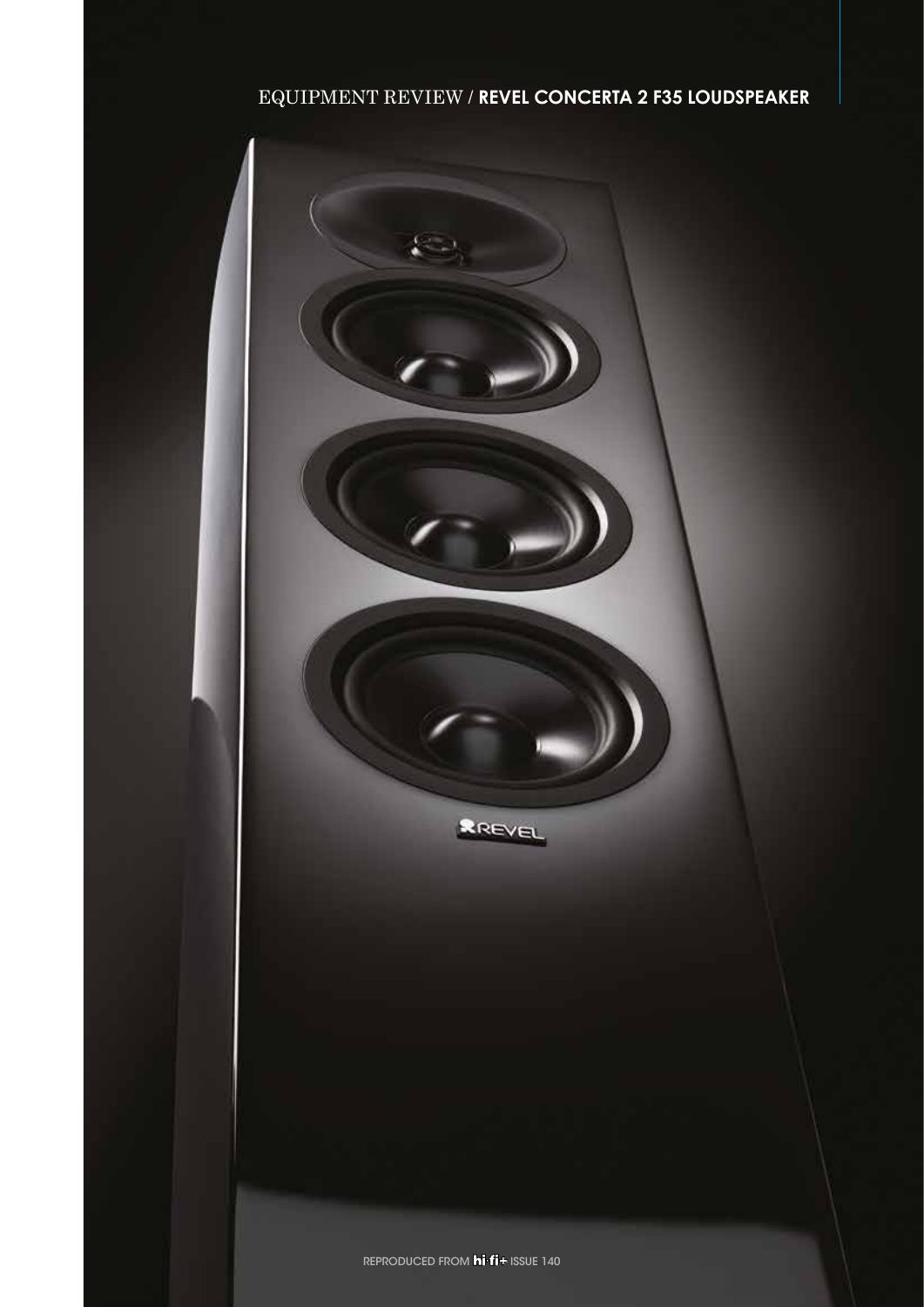## *"The F35s manage the increase in complexity, dynamic range, and space without fuss or confusion."*



**bass.** In truth, the Revels don't go that low, but what matters is that they go low enough: low enough to add convincing body to vocals and warmth and complexity to instrumental harmonics, low enough to add shape to phrasing and pace to rhythmic surges: in short, low enough to satisfy but not so low as to get into trouble. Listen to Birdy's brilliant cover of 'Skinny Love' [Birdy, Atlantic] and the F35s deliver both the distinctive character of her voice and the body and intent behind it, as well as a convincing sense of the scale, weight, and sonority of the piano. But what really impresses is the relationship between voice and instrument, the precocious teenager accompanying herself to impressive effect. Throw in studio effects and a band on a track like '1901' and the F35s manage the increase in complexity, dynamic range, and space without fuss or confusion. You get full benefit from the deft production, full value from the arrangement. This ability to grow with the music, to do the intimate and delicate as easily as the more layered and energetic is a mark of the Revel's well-behaved cabinet and low-colouration, its ability to deal with more energy, and more information without blurring or confusing proceedings. It also bodes well for future upgrades.

I started by listening to the F35s with an Arcam FMJ-A19, just the sort of moderately priced integrated amp you'd most likely find paired with a speaker of this type and price. But it wasn't long before I'd graduated to an Icon Audio Stereo 60 tube integrated, an upshift the speakers embraced with remarkable enthusiasm. As good as they'd sounded with the little Arcam, offer them a richer diet and they lap it up, coming back for seconds. It had me wondering just how far you can push what is in reality one step up from a budget speaker. The answer is much,